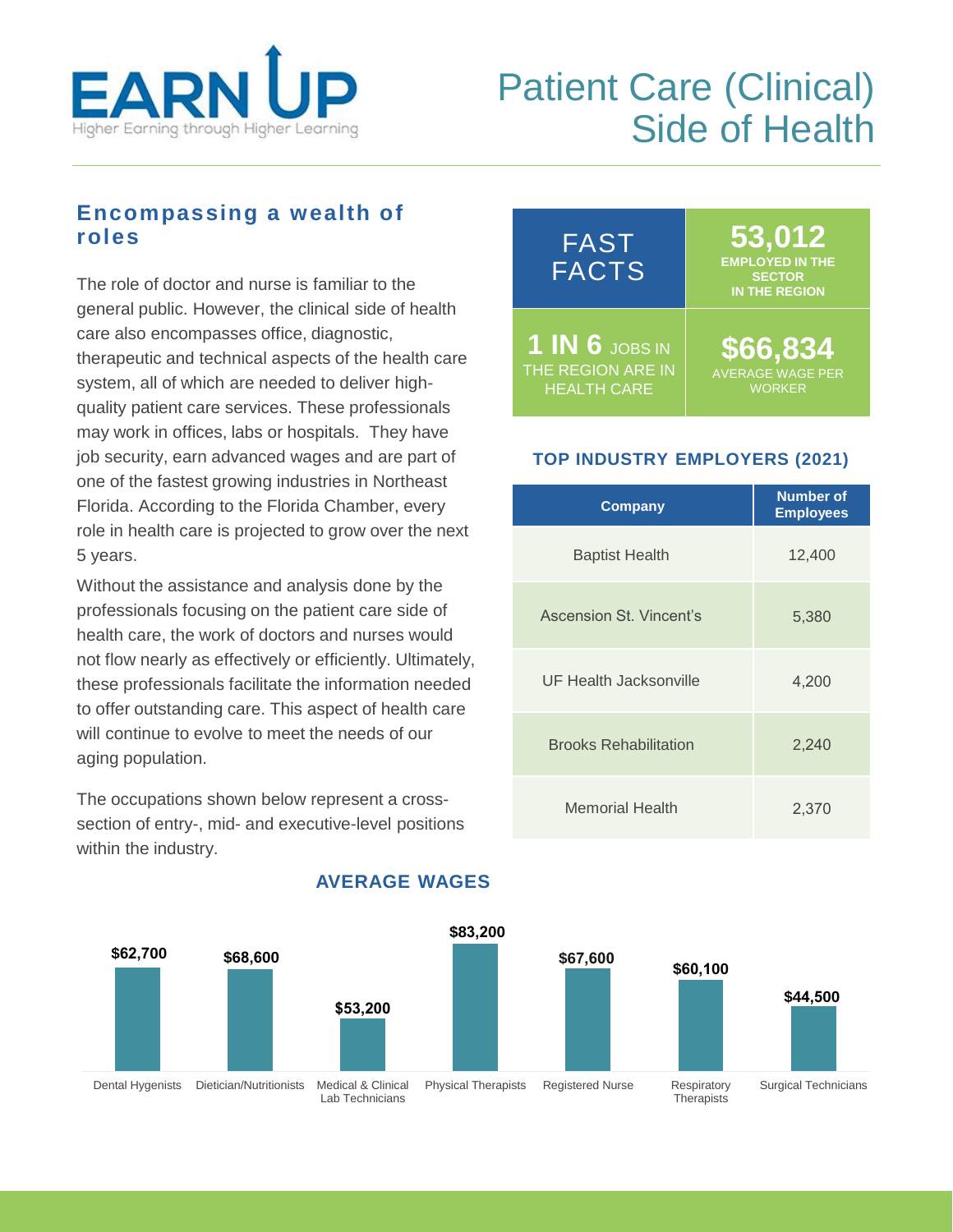# Patient Care Side of Health care Pathway



represents a sampling of programs currently being offered. Curriculum is subject to change.